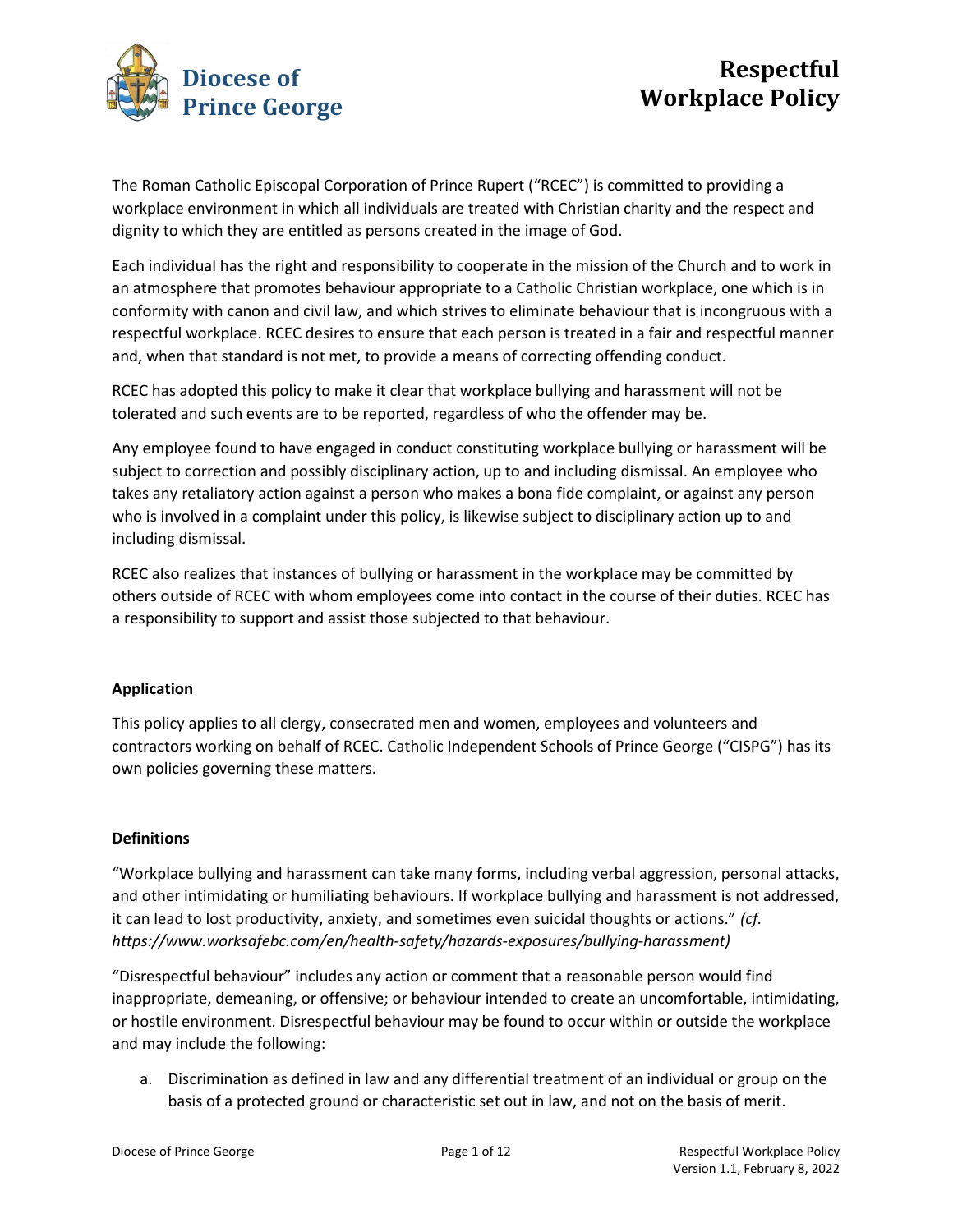

- b. Bullying and Harassment, which is defined by WorkSafe BC as:
	- i. any inappropriate conduct or comment by a person towards a worker that the person knew or reasonably ought to have known would cause that worker to be humiliated or intimidated, but
	- ii. Excludes any reasonable action taken by an employer or supervisor relating to the management and direction of workers or the place of employment."
- c. Sexual harassment, which includes unwelcome conduct of a sexual nature and which may detrimentally affect the work environment or lead to adverse job-related consequences.
- d. Personal harassment which includes:
	- i. Behaviour that is disrespectful toward others that arises from an intention to be harmful;
	- ii. Conduct that becomes a pattern of behaviour that demoralizes, humiliates, or impedes a healthy working relationship and which a reasonable person knew or ought to have known was unwelcome or harmful which includes:
		- a. Written or verbal abuse or threats
		- b. Offensive gestures
		- c. Suggestive comments
		- d. Leering and sustained staring
		- e. Patronizing or condescending behaviour
		- f. Humiliation
		- g. Remarks or comments in the presence of other persons intended to belittle or embarrass another
		- h. Abuse of authority that undermines job performance or opportunities
		- i. Bullying or cyberbullying
		- j. Disrespectful, offensive, or demeaning online postings
		- k. Vandalizing personal belongings
		- l. Spreading malicious rumours
		- m. Harmful hazing or initiation practices; and
		- n. Using derogatory language.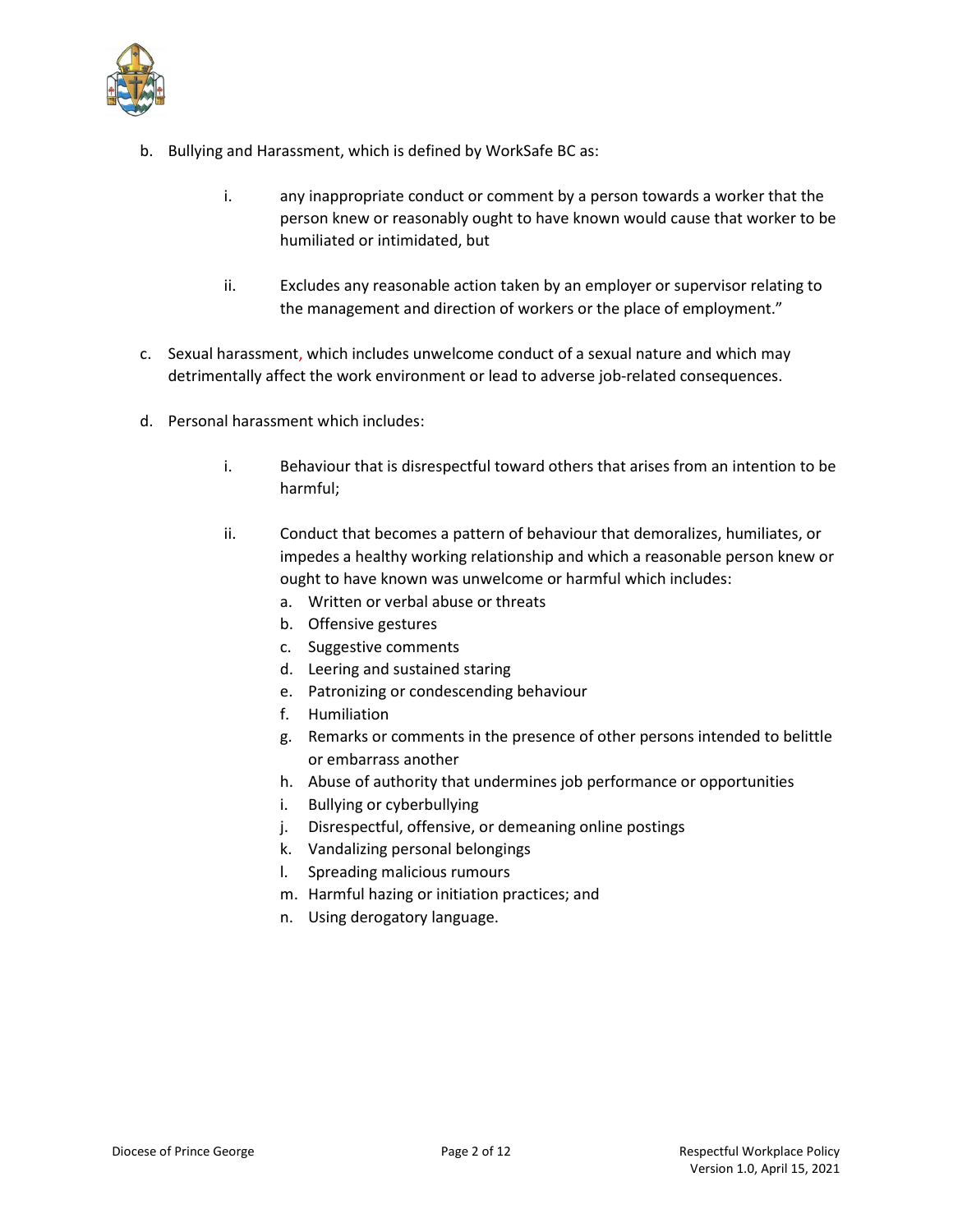

- iii. Environmental harassment including:
	- a. The display of offensive pictures, diagrams, or signs
	- b. Practical jokes that cause awkwardness or embarrassment

Disrespectful behaviour does not include consensual banter or relationships, the expression of differences of opinion, or offering constructive feedback intended as such. It also does not include the exercise of appropriate management and responsibility including performance and attendance management, providing direction or instruction, operational change, coaching, counselling or discipline by a supervisor or manager.

"RCEC" is the Roman Catholic Episcopal Corporation of Prince Rupert (civilly incorporated) and the Diocese of Prince George (canonically established), and all parishes, missions and ministries that fall under the jurisdiction of the Bishop of the Diocese. However, Catholic Independent Schools of Prince George is not considered within the scope of this document.

The "employer" is RCEC and includes its managers and supervisors, whether clerical or lay.

An "employee" is any person employed or contracted by RCEC.

A "person" includes any individual, whether or not employed in the workplace. A person may be any workplace party (employer, supervisor or co-worker) or a non-workplace party, such as a parishioner, member of the public or anyone a worker comes into contact with at the workplace.

A "complainant" is a person reporting an incident or pattern of potential misconduct. The complainant does not need to be the subject or target of that misconduct.

A "respondent" is the person alleged to have committed the misconduct, whether that person is an employee, a volunteer, a person related to or acting as agent of RCEC, parishioners or members of the public.

## Policy Statement

It is a violation of this policy to engage in any disrespectful behaviour. Disrespectful behaviour is not acceptable in the workplace and will not be tolerated. All persons must be consistently be treated in a fair and respectful manner.

#### Employer's Responsibilities

RCEC will provide a respectful environment, consistent with its mission and character, and free of inappropriate behaviour.

RCEC will expect all employees to meet that standard of conduct and will take action to correct behaviour inconsistent with that standard, including disciplinary action.

RCEC will establish, implement, communicate, and regularly review procedures that address allegations or concerns raised and will include: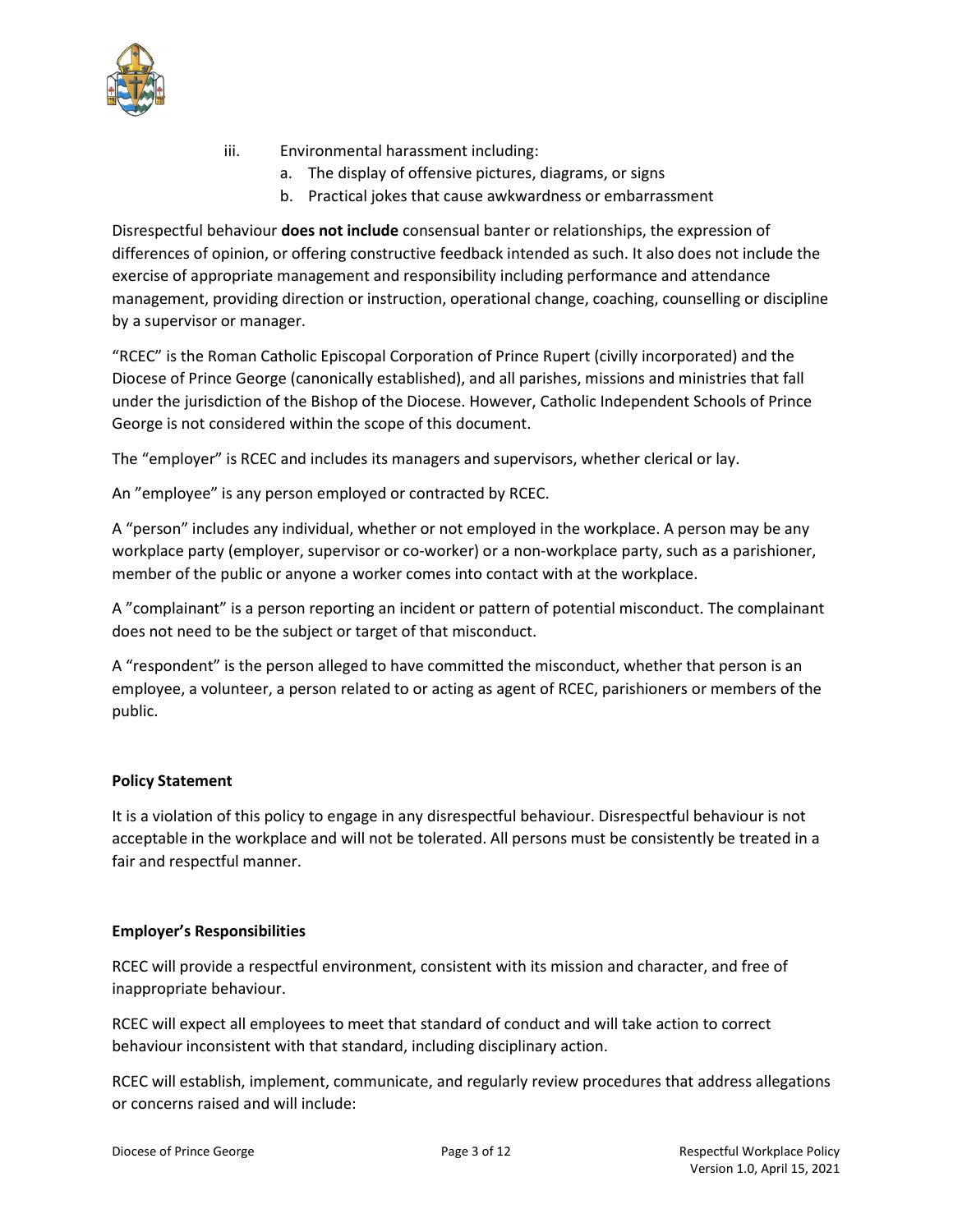

- a) The process by which employees may raise a concern
- b) How the concern will be handled
- c) How the results of the process will be communicated back to the parties involved
- d) Measures to ensure that all concerns are treated confidentially, including the names of complainants and respondents to any person, except as necessary to investigate the complaint or as required by law; and
- e) Adherence to WorkSafe BC's Occupational Health and Safety policies and any applicable legislation or regulation that seeks to eliminate the risk of harm in the workplace.

## Employee Responsibilities

Employees will treat others respectfully and in a manner consistent with the Gospel.

Employees are required to report any violations of this policy or disrespectful behaviour using the procedures established under this policy.

Employees are required to participate in an annual respectful workplace training session which may be provided online or in-person at the discretion of RCEC.

Employees who are found to be in violation of this policy may be required to undergo additional training, complaint resolution, or disciplinary action up to and including dismissal.

#### Managerial and Supervisory Responsibility

Each manager or supervisor (clerical or lay) must act to foster a safe workplace environment free from disrespectful behaviour and shall ensure that situations of alleged or potential violations of this policy are dealt with in accordance with this policy and the procedures outlined herein.

The manager or supervisor has a duty to act whenever conduct in violation of this policy occurs, whether a complaint has been made or not.

#### Reporting Procedures

#### How to Report

Incidents or complaints are to be reported as soon as is possible after experiencing or witnessing an incident. Timely reports are essential to ensure a proper investigation and resolution process.

## Reporting Contacts

While any manager or supervisor may initially receive a report, reports are to be forwarded to an appropriate reporting contact depending on the nature of the complaint. A list of reporting contacts is included with the report form below.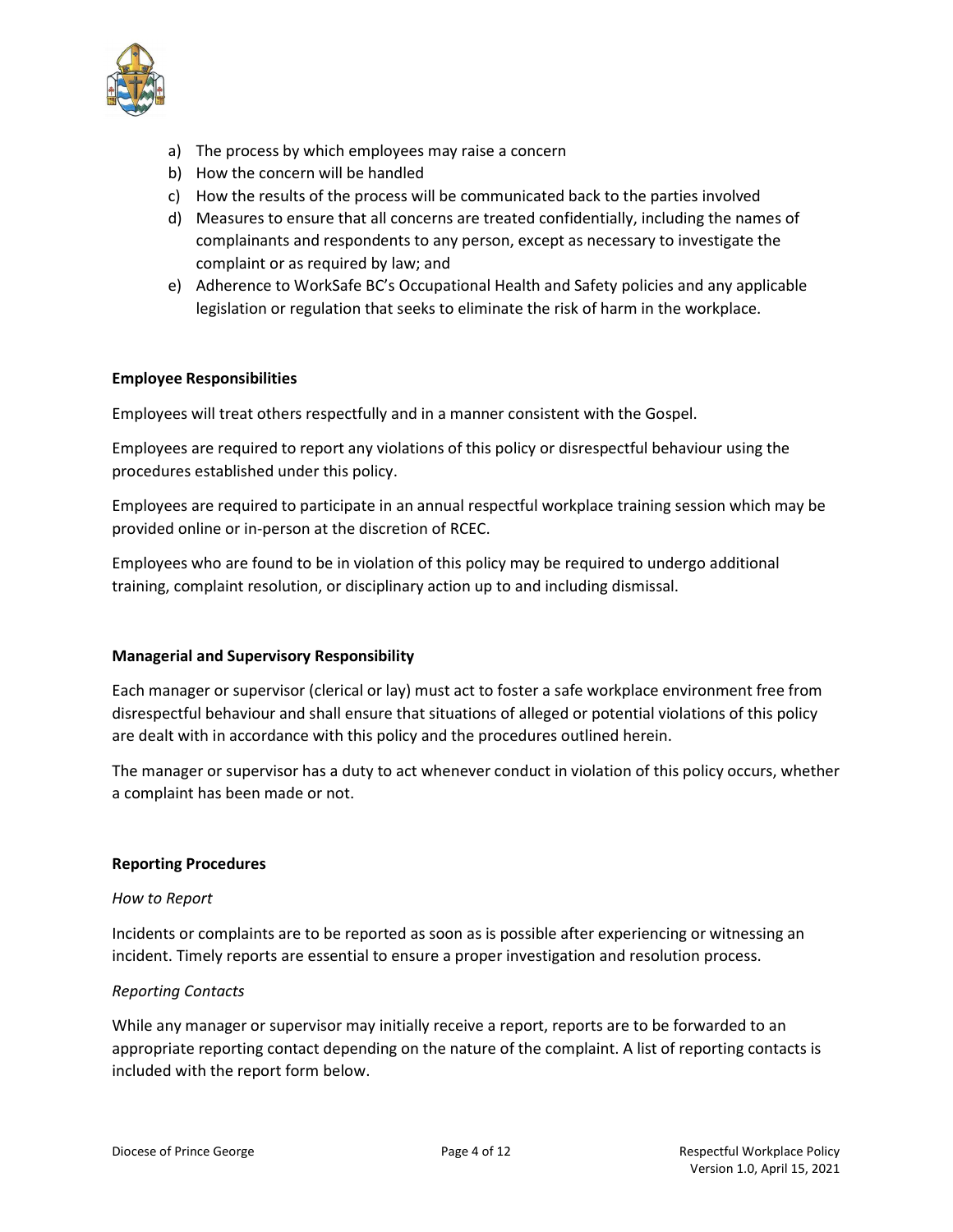

## Information to be Included in a Report

Provide as much information as possible in a report, including the names of the individuals involved, any witnesses to the incident, the location and time of the incident, what behaviour and/or words led to the report. It is important to use the specific words or a clear description of the conduct in the report. Copies of emails, letters, notes, or photographs should be attached to the report, and any physical evidence (e.g. vandalized personal belongings) may also be submitted.

Forms may be accessed on the Diocesan web site or by contacting the Chancellor or the business manager.

## Investigation Process

Most investigations will be conducted internally. RCEC reserves the right to employ an external investigator for complaints of a complex or sensitive nature or when it seems appropriate to do so.

Investigations will:

- Be undertaken promptly, and will immediately assess whether immediate action is required to ensure the safety of a person;
- Be fair and impartial, providing complainant(s) and respondent(s) with opportunity to present their concerns;
- Be sensitive to the interests of all parties involved;
- Be focused on the finding of facts and evidence;
- Normally include interviews of the complainant(s), respondent(s) and any witnesses;
- Be considerate of requests for assistance made by any party involved in the process.

## Roles and Responsibilities in an Investigation

Reports may be made to the Business Manager or the Chancellor. The Business Manager and the Chancellor will meet to determine how the investigation is to proceed. In the event that a complaint is made against the Chancellor or Business Manager, the report will be received and investigation will be managed by the other party (i.e. whichever of the Chancellor or Business Manager is not the Respondent), unless the Bishop decides to appoint an alternate investigator.

When a complaint is received, the Complainant and the Respondent and any witnesses to an alleged violation must participate in the investigation process so as to permit the employer to make any determination regarding any alleged violations of this policy and implement any corrective action to address a violation of this policy.

Respondents who are not employees cannot be compelled to participate in any process, and any participation is voluntary. However, RCEC may impose restrictions on a Respondent in these cases subsequent to any determination made by the investigator.

#### Bad Faith Reports

Any person making a complaint in bad faith, frivolously, or in retaliation against another person who has raised a complaint or is involved as a witness, is subject to disciplinary action up to and including dismissal.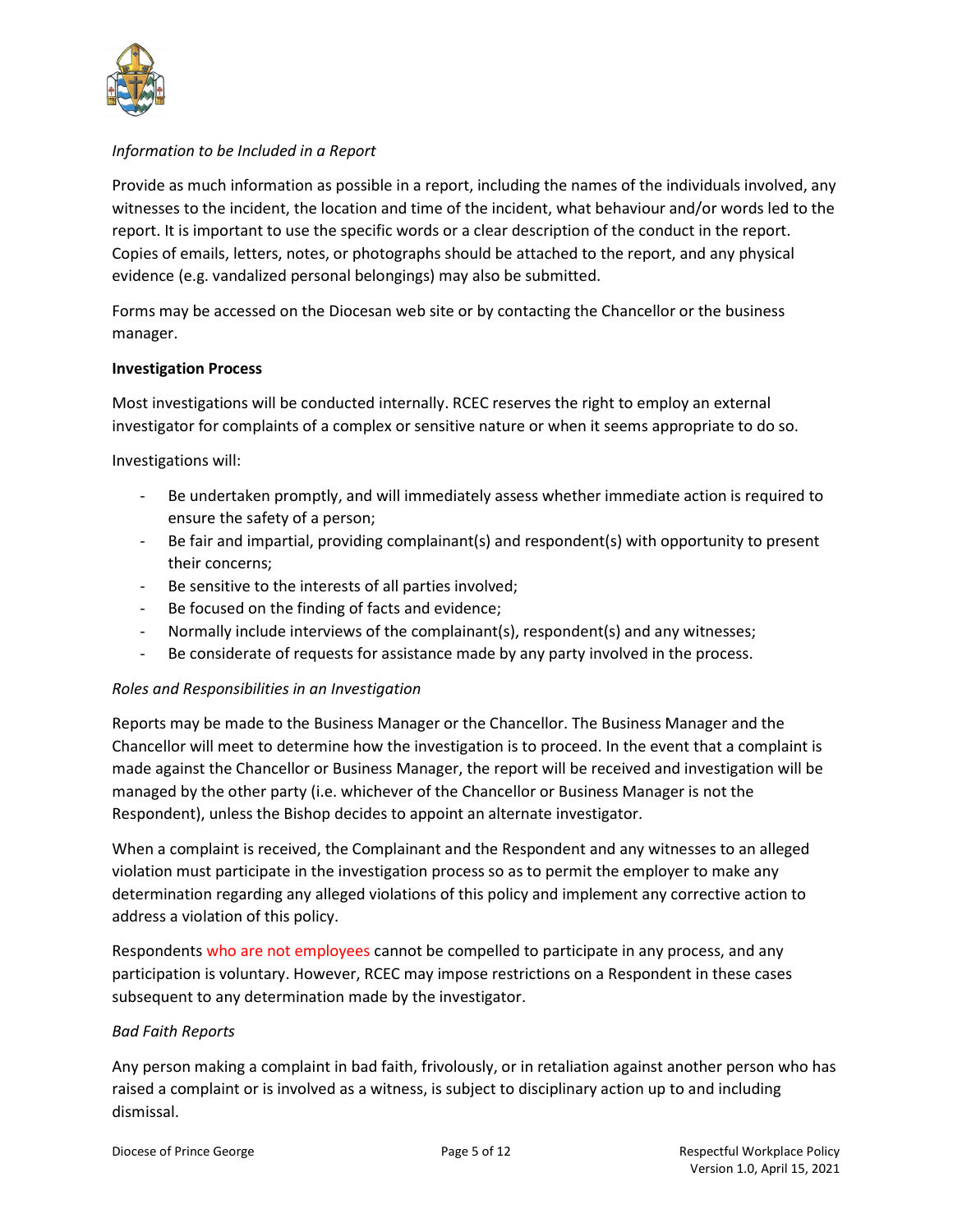

## Investigation Reports

The complainant(s) and respondent(s) will be advised of the outcome of the investigation and a final report will be provided by the investigator to RCEC with recommendations for any corrective action.

## Record-keeping requirements

Ongoing investigation documents will be kept in a locked cabinet in the office of the Chancellor or in the office of the Business Manager. Once the investigation is complete, the entire file will be transferred to the confidential archives of the Diocese with a reference note to be included in the appropriate personnel files.

These procedures are to be reviewed annually.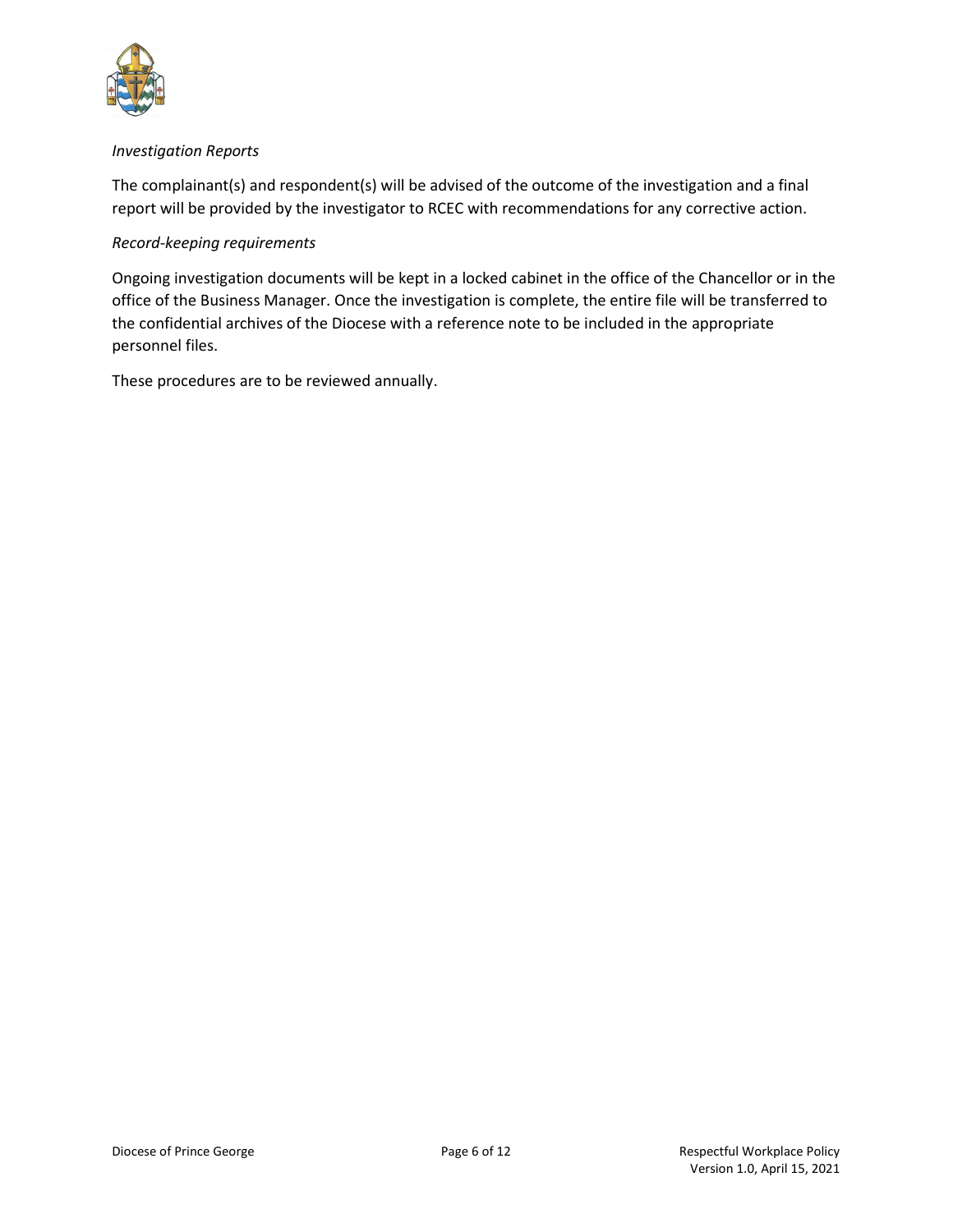

#### Name and contact information for the complainant:

Name of the person(s) the complaint is about:

#### Detailed statement:

Please describe the incident in as much detail as possible, including the names of all parties involved; the names of any witnesses to the incident; the location, date and time of the incident; details about the incident, including any specific actions, behaviours or words used; and any other relevant details that may be helpful in the investigation. Use additional pages as required and attach any supporting documents such as emails, notes, and photographs; you may also submit other physical evidence (e.g. vandalized personal belongings).

| The completed form should be sent to: |  |  |  |  |  |
|---------------------------------------|--|--|--|--|--|
|---------------------------------------|--|--|--|--|--|

Fr. John Garden, Chancellor jgarden@pgdiocese.bc.ca

James Fowlie, Business Manager jfowlie@pgdiocese.bc.ca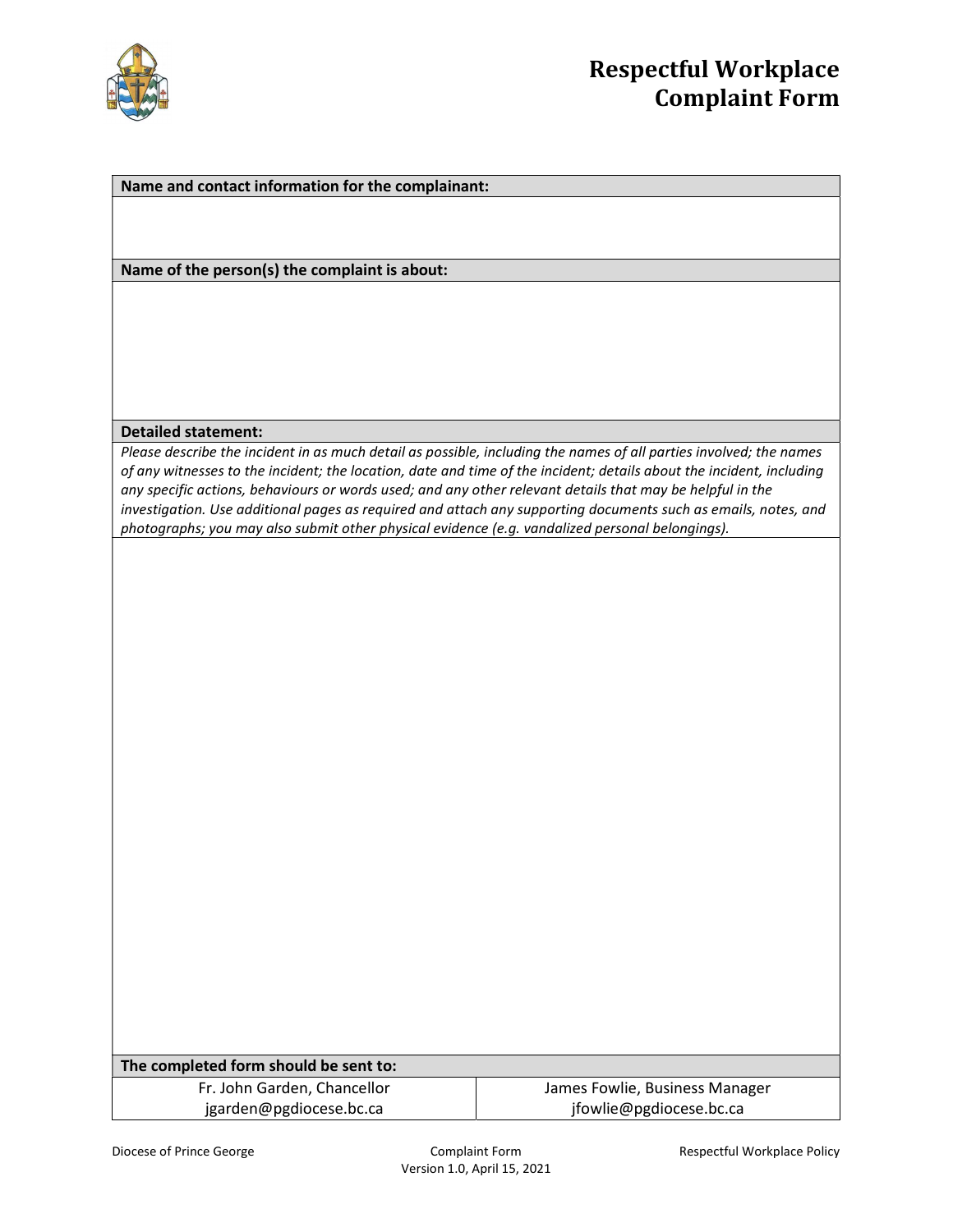

# Respectful Workplace Complaint Process

Upon receipt of an allegation of workplace bullying or harassment, the Chancellor and/or the Business Manager will ensure that a complete and thorough investigation is conducted into the allegation to determine whether workplace bullying or harassment has occurred.

All complaints of workplace bullying or harassment will be investigated promptly, impartially, thoroughly, and as discreetly as possible.

The investigator will keep a running record of steps taken in the course of the investigation using the template below or some similar form of record.

## Interview of Complainant

- 1. The Person(s) receiving the complaint will interview the employee making the complaint, informing the employee that RCEC takes these matters seriously, is appreciative of the fact that the employee came forward regarding the complaint, and that the allegations will be investigated.
- 2. The investigator will take detailed notes or make a recording (with the consent of the interviewed party) regarding the incident(s) (nature, frequency, dates, etc.), the relationship of complainant to alleged harasser, the response of the complainant to the alleged harasser, and whether or not anyone else witnessed the incident(s) or were made aware of the incident(s); whether or not they feel safe at this point. Questions may include:
	- Who, what, when, where, and how: Who committed the alleged harassment? What exactly occurred or was said? When did it occur, and is it still ongoing? Where did it occur? How often did it occur? How did it affect the person?
	- How did the person react? What response did s/he make when the incident(s) occurred or afterwards?
	- How did the harassment affect the person? Has her/his job been affected in any way?
	- Are there any persons who may have relevant information? Was anyone present when the alleged harassment occurred? Did s/he tell anyone about it? Did anyone see her/him immediately after episodes of alleged harassment?
	- Did the person who committed the alleged harassing behavior harass anyone else? Does the person making the complaint know whether anyone complained about harassment by that person?
	- Are there any notes, physical evidence, or other documentation regarding the incident(s)?
	- How would the person making the complaint like to see the situation resolved?
	- Does s/he know of any other relevant information?
- 3. The investigator will tell the employee that s/he will begin the investigation, inasmuch possible, within the next 24 hours; and that s/he will also keep the complaint and investigation on a "needto-know" basis as part of the investigation. Some information will have to be revealed to the person accused, in order to adequately investigate the incident(s).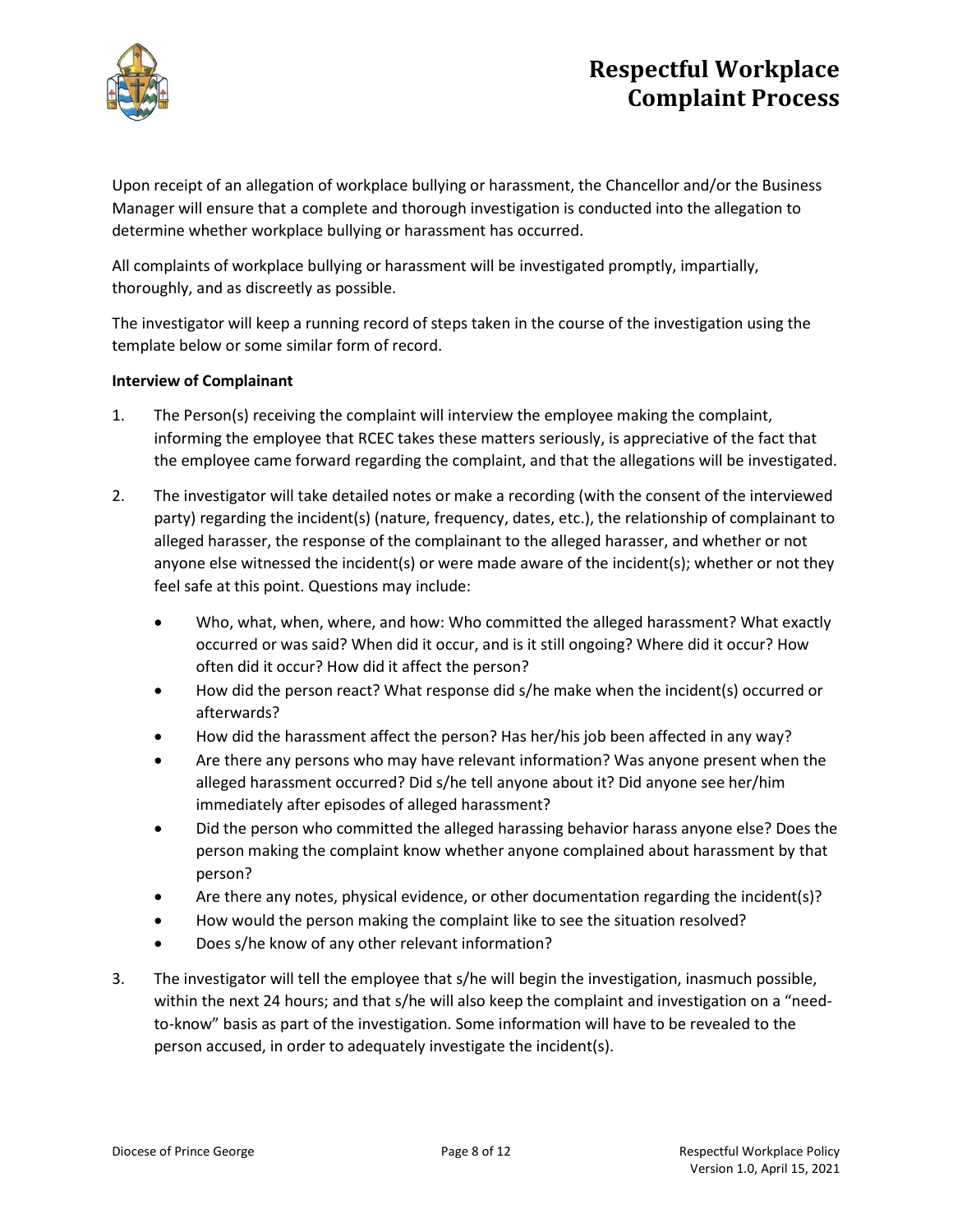

- 4. The investigator will tell the employee that s/he will keep her/him apprised of the progress of the investigation such as interviews, etc.
- 5. The investigator will document all of this and draw up a plan for the investigation.

## Interview of Respondent ("the accused")

- 1. As soon as possible, the investigator will arrange to interview the accused in a private place that is not within close proximity to the complainant.
- 2. At the beginning of the interview, the investigator will let the accused know that a complaint was received regarding her/his conduct, and that the investigator will need to conduct a confidential interview to investigate the claim. The investigator will take detailed notes or make a recording (with the consent of the interviewed party). Questions may include:
- What is your response to the allegations?
- If the accused claims that the allegations are false, ask why the complainant might lie.
- Are there any persons (i.e., witnesses) who have relevant information?
- Are there any notes, physical evidence, or other documentation regarding the incident(s)?
- Do you know of any other relevant information?
- 3. The investigator will inform the accused that:
- a. S/he will and that the accused needs to keep the complaint and investigation confidential on a "need-to-know" basis as part of the investigation;
- b. S/he to continue to perform her or his job in a professional manner and that retaliation against the complainant is unacceptable
- c. The investigator is committed to coming to a resolution and conclusion as quickly as possible, and will keep her/him informed.
- 4. The investigator will document all of this, then review and see if there are any gaps or conflicting versions of relevant events. Addressing Conflicting Accounts/Testimonies with Credibility Assessment: In the event of conflicting accounts or versions of events, the investigator will need to make a credibility assessment and document that assessment for both the accused and the complainant. A suggested format for this assessment is below:

| <b>Question for consideration</b>       | <b>Comments regarding:</b> |            |  |
|-----------------------------------------|----------------------------|------------|--|
|                                         | Complainant                | Respondent |  |
| Is the testimony believable on its      |                            |            |  |
| face?                                   |                            |            |  |
| Does it make sense?                     |                            |            |  |
| Did the person have a reason to<br>lie? |                            |            |  |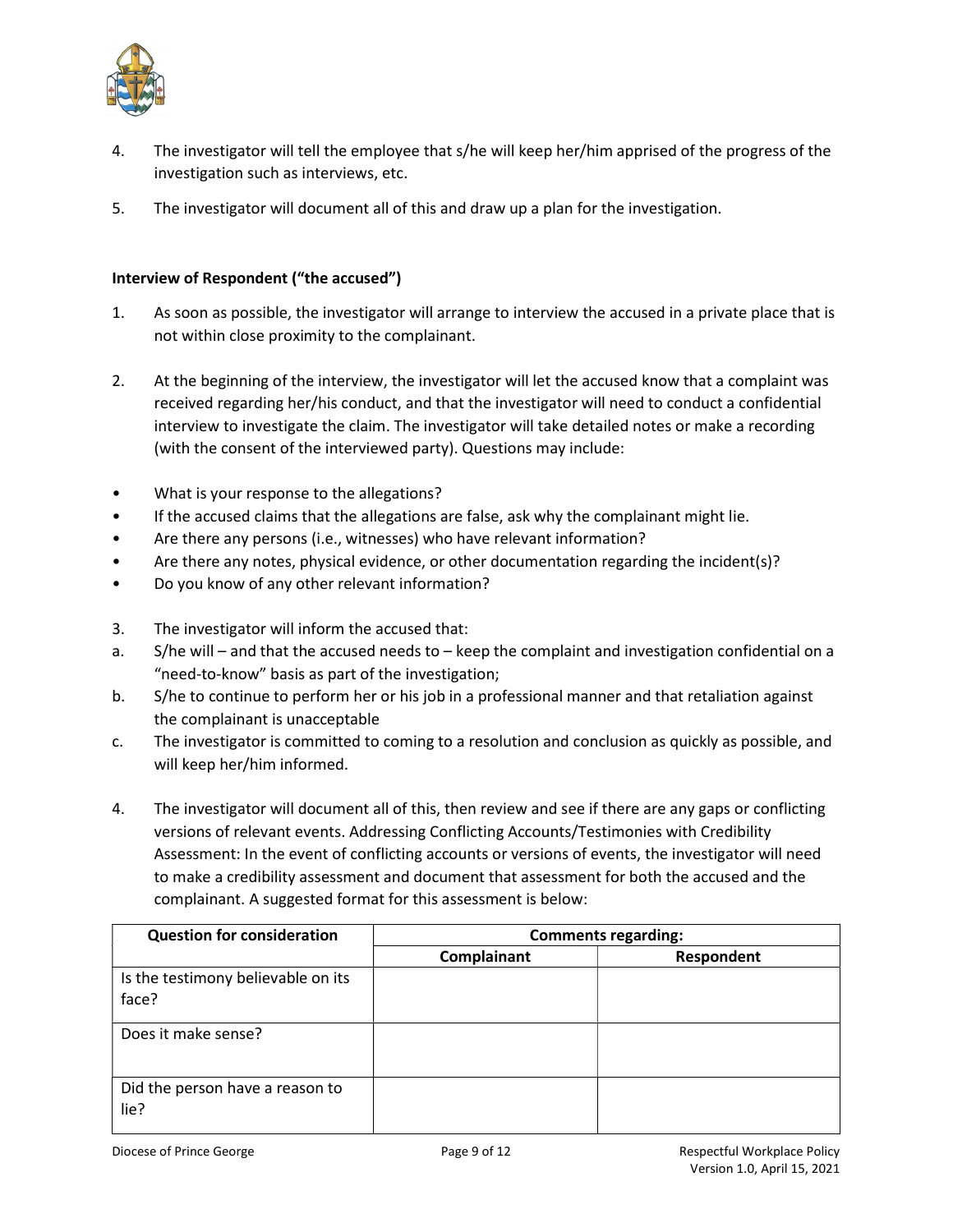

| Is there witness testimony or      |  |
|------------------------------------|--|
| physical evidence that             |  |
| corroborates the party's           |  |
| testimony?                         |  |
| Did the person seem to be telling  |  |
| the truth or lying?                |  |
|                                    |  |
| Did the alleged harasser have a    |  |
| history of similar behavior in the |  |
| past?                              |  |

## Determination if Harassment Occurred

- 1. After completing the investigation and addressing conflicting accounts and testimonies the Business Manager or Chancellor will need to make a determination as to whether or not harassment has occurred. This involves:
	- Reviewing all interviews
	- Making credibility assessment if necessary
- 2. If the conclusion is that harassment has occurred, corrective and other actions need to be immediately taken and communicated to the accused and to the claimant.
- 3. If there is a lack of conclusive evidence to make a determination, additional preventive measures may be implemented to ensure that harassment does not take place (i.e., monitor behaviors, additional training classes)
- 4. If there are too many contradictions and lack of eye-witness corroboration to reach a determination, a determination may be based on the credibility assessment.
- 5. If there is a determination that harassment has NOT occurred (although this can usually be determined at the stage of the complaint), that needs to be communicated to both parties. training for the complainant may be in order to help understand what behaviors constitute harassment and what behaviors do not.

#### Corrective Action

If an investigation confirms that workplace bullying or harassment has taken place, appropriate disciplinary action should result. Disciplinary actions should normally be preceded by seeking advice from the Business Manager and legal counsel.

In the event that disciplinary action of clergy needs to be taken, this will be handled by the Vicar General and/or Chancellor.

Decisions regarding corrective action may be appealed to the Bishop.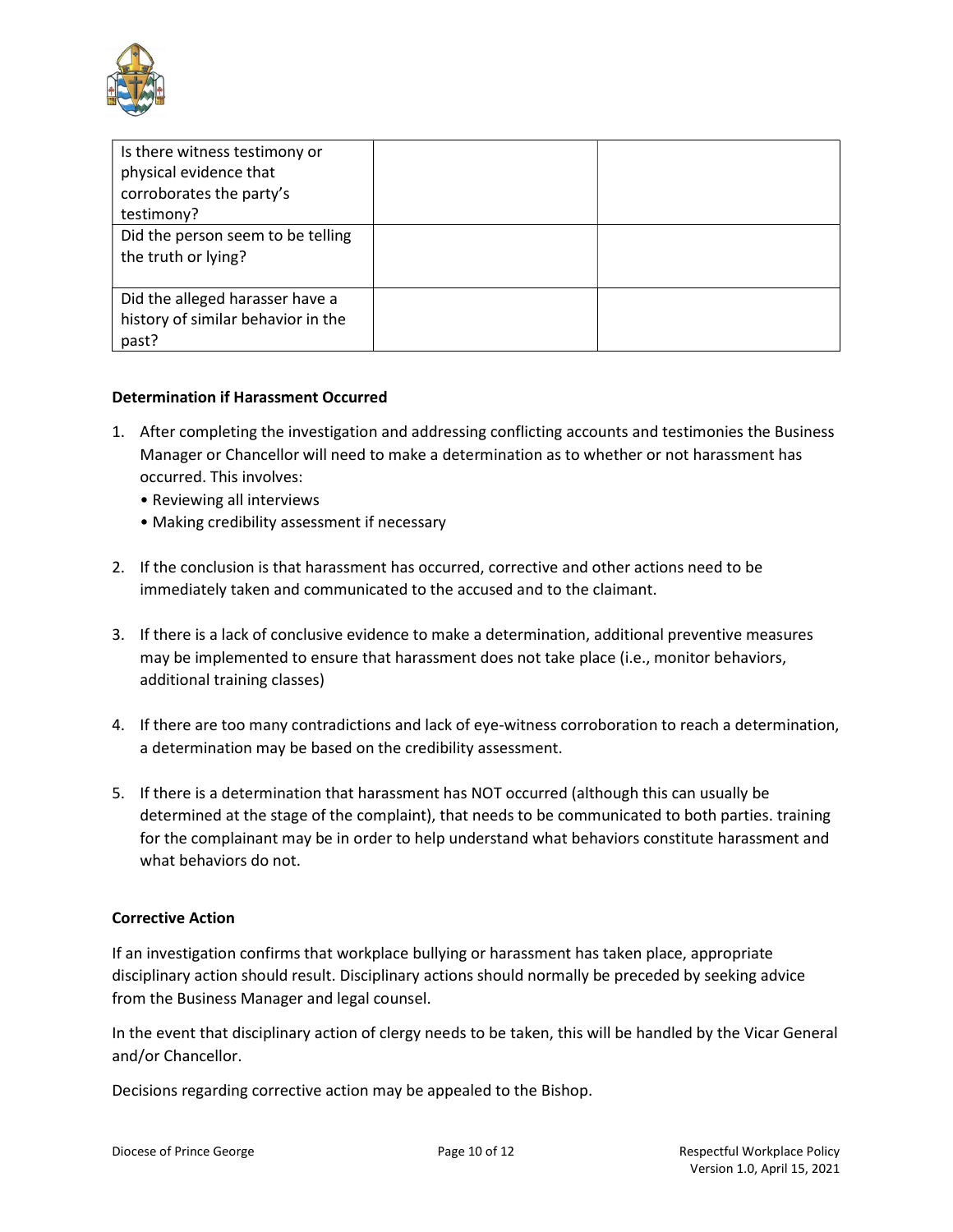

# Respectful Workplace Complaint Running Record

## Complaint:

## Investigator:

| Date/Time | <b>Person Contacted</b> | Via | <b>Notes</b> | <b>Initials</b> |
|-----------|-------------------------|-----|--------------|-----------------|
|           |                         |     |              |                 |
|           |                         |     |              |                 |
|           |                         |     |              |                 |
|           |                         |     |              |                 |
|           |                         |     |              |                 |
|           |                         |     |              |                 |
|           |                         |     |              |                 |
|           |                         |     |              |                 |
|           |                         |     |              |                 |
|           |                         |     |              |                 |
|           |                         |     |              |                 |
|           |                         |     |              |                 |
|           |                         |     |              |                 |
|           |                         |     |              |                 |
|           |                         |     |              |                 |
|           |                         |     |              |                 |
|           |                         |     |              |                 |
|           |                         |     |              |                 |
|           |                         |     |              |                 |
|           |                         |     |              |                 |
|           |                         |     |              |                 |
|           |                         |     |              |                 |
|           |                         |     |              |                 |
|           |                         |     |              |                 |
|           |                         |     |              |                 |
|           |                         |     |              |                 |
|           |                         |     |              |                 |
|           |                         |     |              |                 |
|           |                         |     |              |                 |
|           |                         |     |              |                 |
|           |                         |     |              |                 |
|           |                         |     |              |                 |
|           |                         |     |              |                 |
|           |                         |     |              |                 |
|           |                         |     |              |                 |
|           |                         |     |              |                 |
|           |                         |     |              |                 |
|           |                         |     |              |                 |
|           |                         |     |              |                 |
|           |                         |     |              |                 |